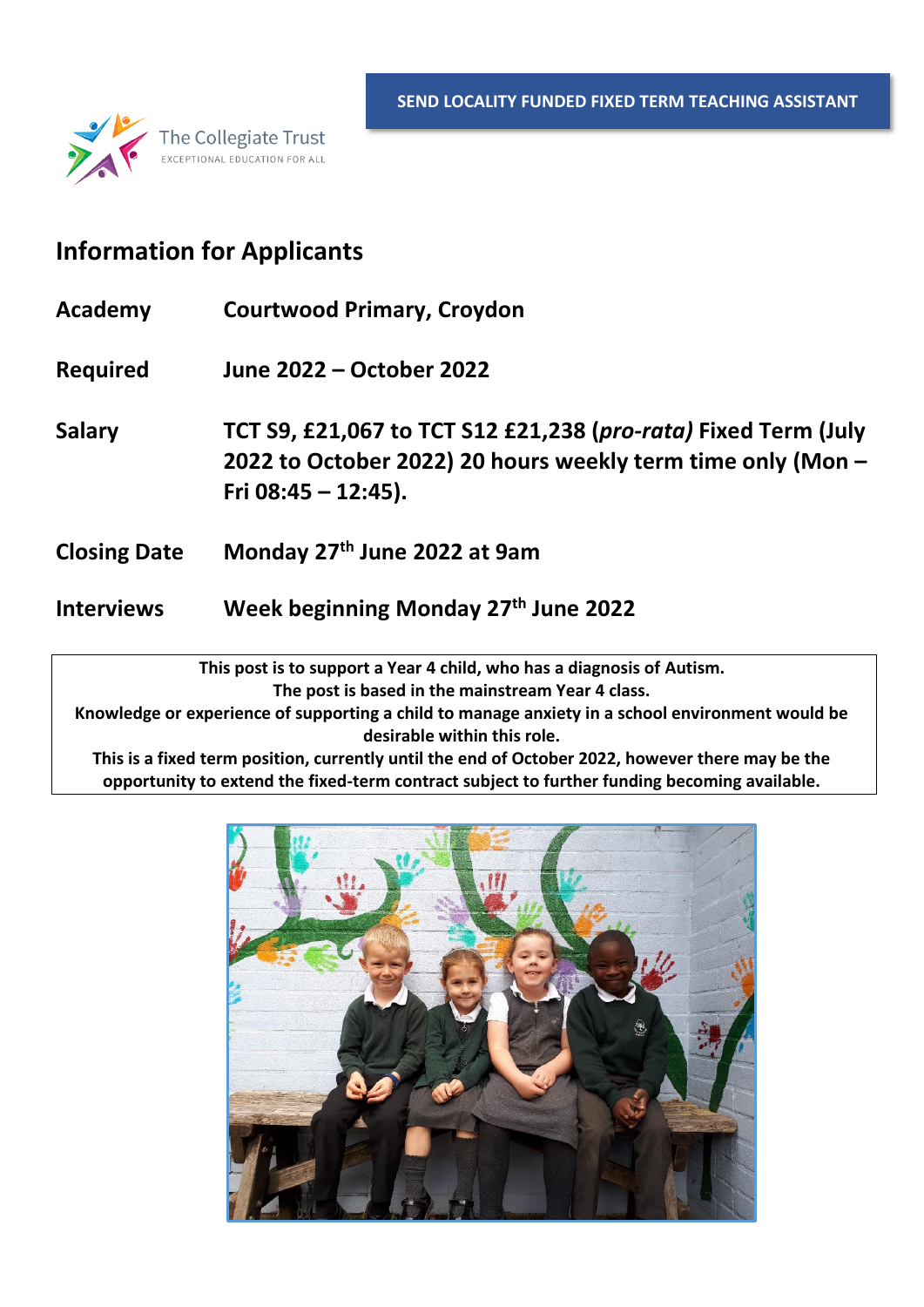### **Welcome**

#### Dear Applicant

Thank you for your interest in the post of SEND Locality Funded Fixed Term Teaching Assistant. I hope that this information pack will help you to learn more about our fantastic school and that you will be excited about the prospect of joining our excellent team. High quality and well-supported staff are crucial for the success of our children and we are able to offer a comprehensive professional development package to ensure that they are provided with the best possible teaching and support.

Opened over 50 years ago, Courtwood Primary School is an established and important part of our local community and is at an exciting time in its development. The school has an excellent reputation in the borough for inclusion and provides specialist teaching for children with Autistic Spectrum Disorder in our Enhanced Learning Provision (The Treehouse). We also have an amazing woodland that enables us to deliver Forest School learning to our pupils.

*The Collegiate Trust* has a clear vision to deliver *exceptional education for all*. Courtwood pupils are well motivated and a pleasure to work with, whilst our staff are talented, hard-working and ambitious for themselves and others. Our facilities enable us to provide the very best learning environment and learning experiences for our pupils and it is the combination of these factors that leads to the improving standards at our school and the enviable reputation that *The Collegiate Trust* has built. I am very proud of what we do and what we have achieved at Courtwood and I hold the highest aspirations for what we will do and achieve in the future.

Whether you are at the very beginning of your career or are looking to develop your experience, a school within *The Collegiate Trust* is a great place for professional growth. Our aim in all appointments is to appoint colleagues who will share our aspirations and make a major contribution to building the best life chances for our pupils.

I would be delighted to receive an application from you if, upon consideration, you feel that this role and the Collegiate may be right for you. To submit an application, please complete the form on the Trust website <https://tct-academies.org/vacancies/> attaching where requested a statement of no more than two sides of A4, identifying clearly how you meet the person specification. If you have any further questions about this post, I would be pleased to speak with you; please feel free to email me vi[a admin@courtwood.org.uk](mailto:admin@courtwood.org.uk)

Yours sincerely,

**Mrs N Grant** *Principal*

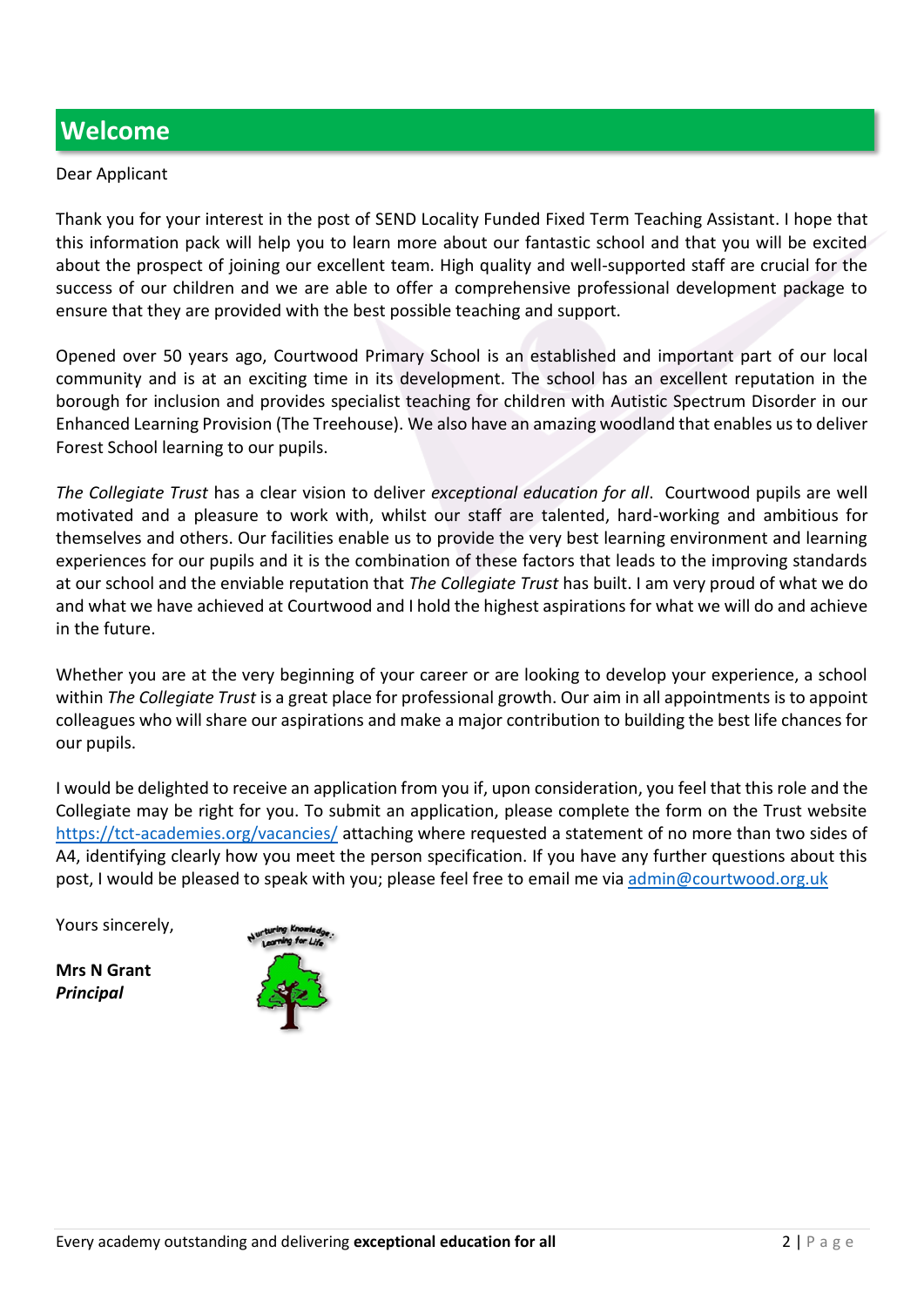### **Key Information**

Our school is located in Forestdale, South Croydon, within close proximity to Central Croydon and good transport links. We are a oneform entry school, with an ASD ELP for 14 children. We also have a woodland on site, for dedicated Forest School sessions.

| <b>Teachers</b>          | 13 |
|--------------------------|----|
| <b>Education Support</b> | 31 |
| <b>Administration</b>    | 3  |
| <b>Premises</b>          |    |

We have amazing pupils and a talented team of staff and governors, who all work together to make learning fun and purposeful.

| 12  |
|-----|
| 30  |
| 29  |
| 30  |
| 27  |
| 29  |
| 30  |
| 29  |
| 216 |
|     |

We are lucky to have many fantastic facilities for our children, including

a purpose-built Nurture room; Enhanced Learning Provision including a sensory room; a large field; Forest School Woodland, an Outdoor Classroom; pond and a specialist PE coach to deliver one PE lesson per class, per week.

| <b>Deputy Headteacher</b>                          | Joanne Stawman |  |
|----------------------------------------------------|----------------|--|
| Principal                                          | Natasha Grant  |  |
| ion including a sensory room, a large held, Forest |                |  |

#### *You can find out more information about our school, and our Trust at the following websites:*



**[www.courtwood.org.uk](https://courtwood.org.uk/) [www.tct-academies.org](http://www.tct-academies.org/)**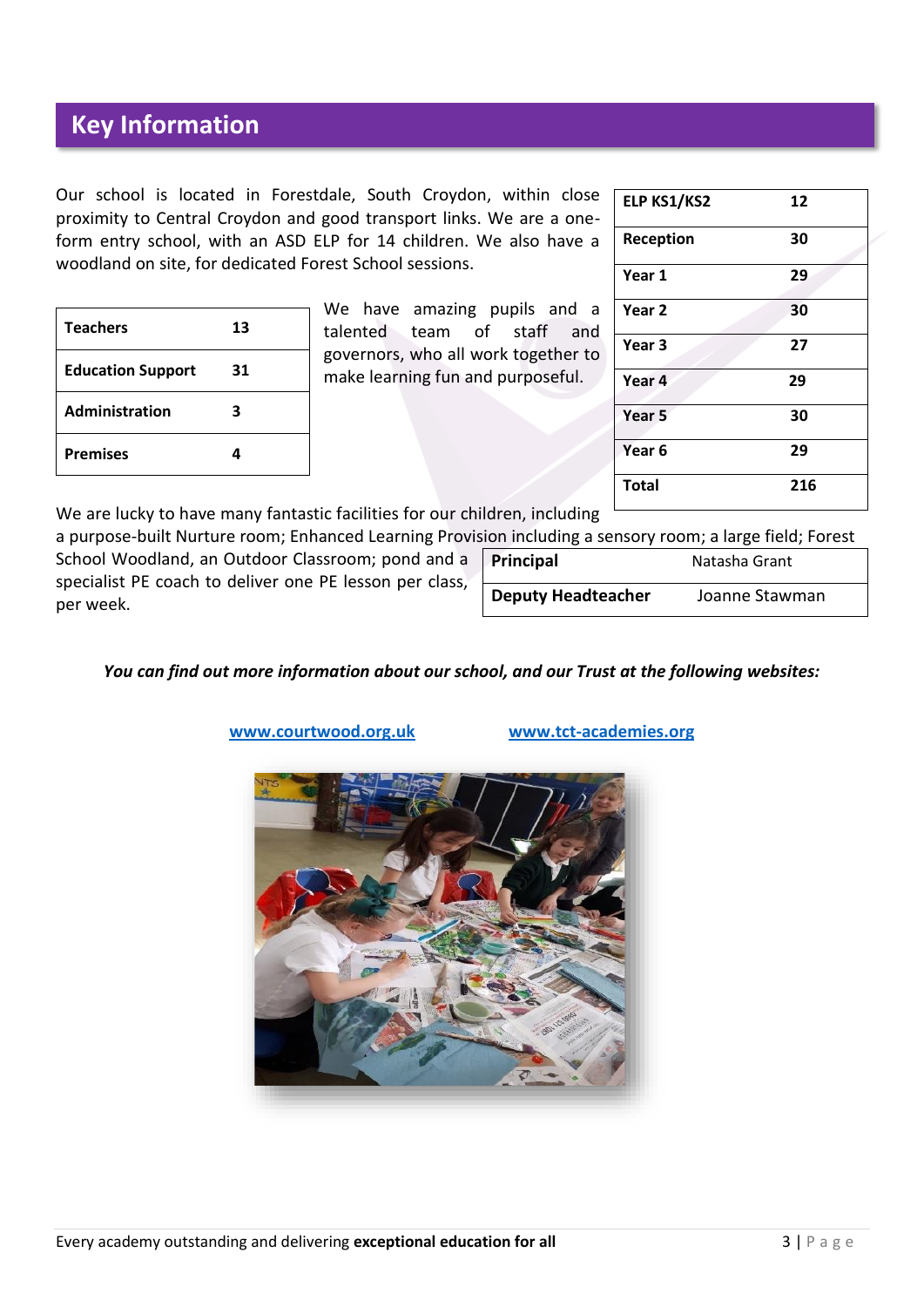#### **Information about** *The Collegiate Trust (TCT)*

TCT works in the Crawley and Croydon areas with a clear vision to deliver *exceptional education for all*. Such an education achieves excellent outcomes in pupil progress and attainment, a rich creative, cultural and physical learning experience, and great personal and social development for all pupils. We achieve this by working with and developing strong teams of staff in each school, under the direction of the Principal of the school and the *Local Governing Body* (LGB)

The Trust has grown out of *Riddlesdown Collegiate*, an **outstanding** (OFSTED, May 2016) secondary school in Croydon with almost 2000 students and over 200 staff. *Gossops Green*, in Crawley, was the next school – and the first primary – to join the Trust, followed by *Waterfield Primary* (also in Crawley) on 1st March 2018. The Quest Academy joined the Trust on 1<sup>st</sup> June 2018 and *Courtwood Primary* and *Gilbert Scott Primary* joined the Trust on 1st September 2018. *Kenley Primary School* joined most recently in September 2021.

TCT educates over 4200 children and young people from nursery up to 18 years of age. The responsibility that places on us is huge, but we are excited by the positive impact we already have on the lives of so many. We also employ almost 700 staff, and recognise our responsibilities as an employer in looking after the great people who work with us. Our work in developing pedagogy is built on the very best classroom practice and we are driven by our determination to make a difference to our pupils and students; we want each of them to get a great education as a result of attending one of our academies.

Each academy within the Trust is supported centrally by our team of *Directors of School Improvement* on teaching and learning issues, the *Chief Operating Officer*, *Chief Finance Officer* & *HR Manager* on business management and HR issues, the *Governance Manager*, and the *CEO* on wider leadership issues; the Director of IT leads the strategic development of this work across the Trust, with support on data and tracking also coming from the *Management Information & Data Team*. This complements rather than replaces in-school functions and allows the Principal and LGB to operate with a high level of autonomy in delivering the highest standards in their school. The LGB works to a *Scheme of Delegation* approved by the Trust's *Board of Directors*.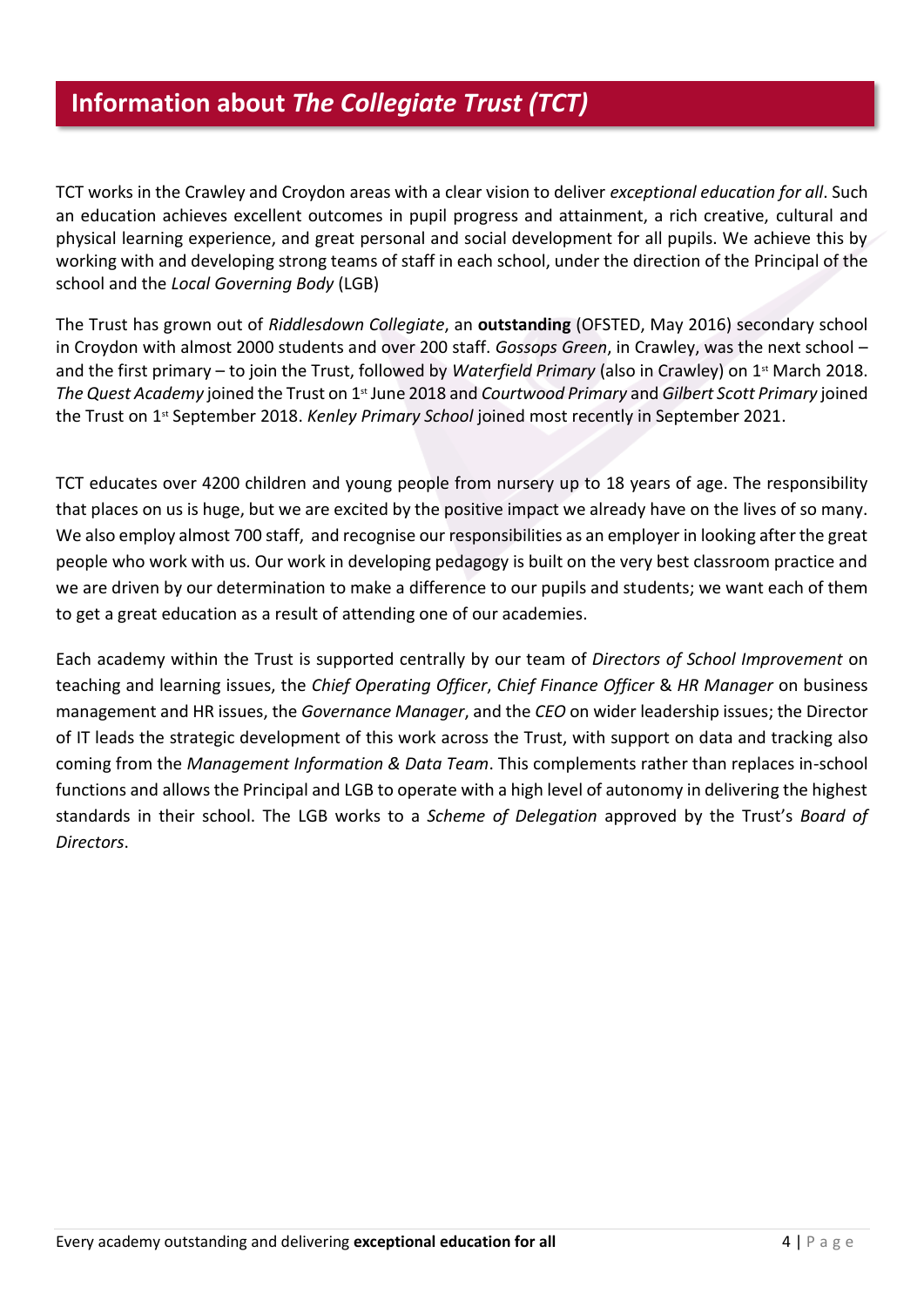## **Our Values**

#### **Learning Behaviours**

We encourage our children to be active members of the school community and always give 100% to what they do. Our learning behaviours to be successful are:

> **Resilience Independence Perseverance Practise Listening Effort**

At Courtwood each pupil has a right to the following:

- A right to learn
- A right to be safe
- A right to be treated fairly
- A right to be happy
- A right to be listened to

Each class will spend time discussing with their class teacher, the responsibilities that they have alongside these rights.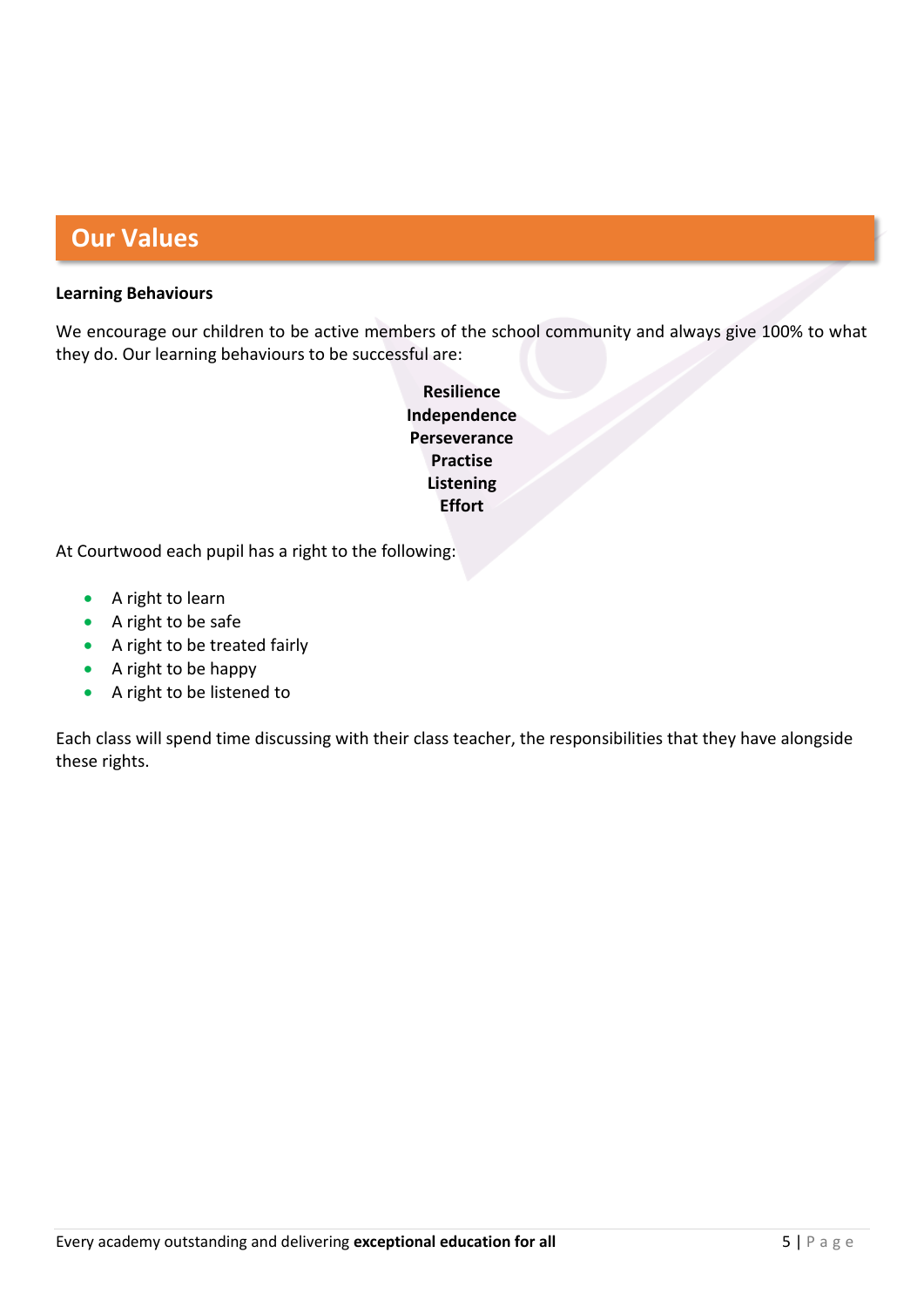# **Teaching at Courtwood Primary School. Teaching at Courtwood Primary School. The and work as a** *growth* **mindset school. The and work as a** *growth* **mindset school.**

We use a variety of teaching methods including both mixed and matched ability groups. Assessment for learning is essential to our approach to understanding our pupils' needs and have the best impact on their learning.

We remove barriers to *growth mindset* so that children:

- recognise that intelligence can continually be improved through effort
- thrive on challenge
- throw themselves into difficult tasks
- are self-confident
- ignore the sometimes lower aspirations of those in the world around them
- react to failure by trying harder
- engage in self-monitoring
- have learning goals
- like feedback on their performance so they can improve
- are not driven by rewards but by the intrinsic worth of the learning task
- value process over product (it is the learning that matters)

### **Schedule for Appointment**

*Advert Tuesday 14th June 2022*

*Closing Date th June 2022 at 9am*

*Interview w/c Monday 27th June 2022*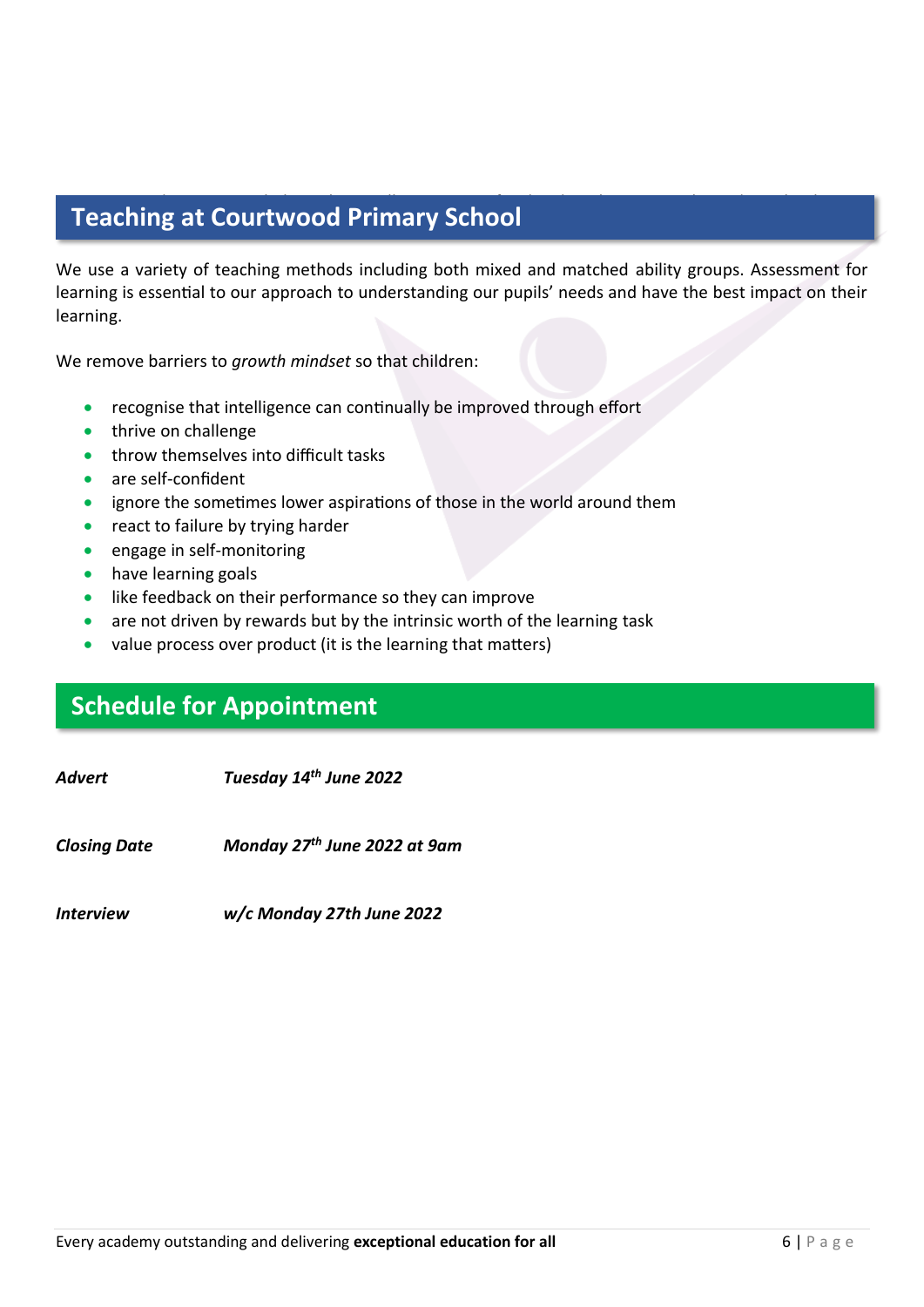# **Job Description - SEND Teaching Assistant**

| <b>Purpose of Post:</b>                                                                          | To support class teachers in the management of the classroom and the<br>delivery of the curriculum, including children with SEND, maintaining pupil<br>confidentiality. |
|--------------------------------------------------------------------------------------------------|-------------------------------------------------------------------------------------------------------------------------------------------------------------------------|
| <b>Reporting to:</b>                                                                             | Senior Leadership Team                                                                                                                                                  |
| This post is to support a Year 4 child, who has a diagnosis of Autism.                           |                                                                                                                                                                         |
| The post is based in the mainstream Year 4 class.                                                |                                                                                                                                                                         |
| Knowledge or experience of supporting a child to manage anxiety in a school environment would be |                                                                                                                                                                         |
| desirable within this role.                                                                      |                                                                                                                                                                         |
| This is a fixed term position, currently until the end of October 2022, however there may be the |                                                                                                                                                                         |

**opportunity to extend the fixed-term contract subject to further funding becoming available.** 

#### **First Area of Accountability: To support the ethos of the school**

- i) To ensure the well-being of the children in your care and nurture their self esteem
- ii) To promote positive attitudes
- iii) To assist in maintaining an attractive learning environment
- iv) To be prepared to attend appropriate in-service training.

#### **Second Area of Accountability: To secure high standards of teaching for learning**

- i) To follow the guidance of class teachers and/or the SENCO when involved in curriculum activities, seeking additional clarification, when necessary, in order to raise standards.
- ii) To support class teachers with classroom management issues e.g. setting up activities, clearing away materials, mounting and displaying children's work.
- iii) Under the direction of a class teacher, to lead small groups of children in their learning.
- iv) To organise and support the children/SEND child in areas of the school other than the classroom when necessary
- v) To assist class teachers with monitoring and recording pupil progress using existing classroom methods.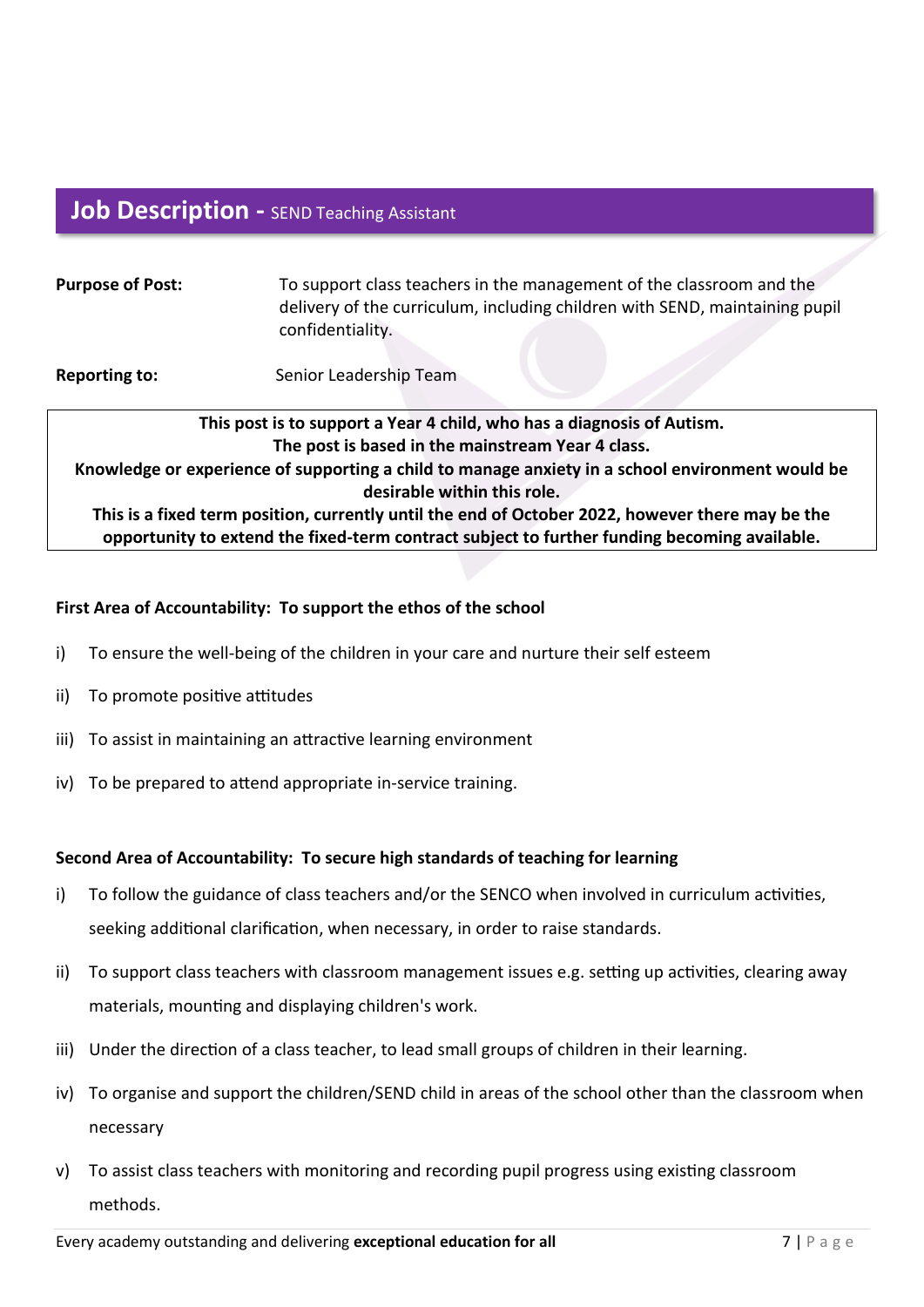vi) Any other reasonable request of the Headteacher or Class Teacher.

### **Person Specification - SEND Teaching Assistant**

*The Collegiate Trust* **is committed to safeguarding and promoting the welfare of children and expects all staff and volunteers to share this commitment. Applicants must be willing to undergo child protection screening appropriate to the post, including checks with past employers and the** *Disclosure and Barring Service***. Appointment will be dependent upon further health, medical and attendance checks.**

| <b>Qualifications</b> |  |
|-----------------------|--|
|                       |  |

| <b>ESSENTIAL</b>                                                                                                                      | <b>DESIRABLE</b>                                                                                                                                                                                        |
|---------------------------------------------------------------------------------------------------------------------------------------|---------------------------------------------------------------------------------------------------------------------------------------------------------------------------------------------------------|
| Experience of working with children DBS<br>$\bullet$<br>clearance (can be post appointment)<br>• A good standard of English and maths | • NVQ level 2 or equivalent qualifications<br>• First aid certificate<br>• Qualification in a relevant area.<br>• HLTA qualification<br>• At least GCSE 'C' grade or equivalent in<br>English and maths |

| <b>Experience</b>                                                                                                                                                                            |                                                                                                          |  |
|----------------------------------------------------------------------------------------------------------------------------------------------------------------------------------------------|----------------------------------------------------------------------------------------------------------|--|
| <b>ESSENTIAL</b>                                                                                                                                                                             | <b>DESIRABLE</b>                                                                                         |  |
| • Effective working with young people of a<br>range of ages and abilities<br>Ability to support a broad, rich and inclusive<br>which<br>celebrates<br>curriculum<br>primary<br>individuality | • Can demonstrate an understanding of how<br>children learn<br>Fluency in a second language<br>$\bullet$ |  |

| <b>Skills &amp; Attributes</b>                          |                                            |  |
|---------------------------------------------------------|--------------------------------------------|--|
| <b>ESSENTIAL</b>                                        | <b>DESIRABLE</b>                           |  |
| • Patience and the ability to stay calm under pressure  | • Interest in the creative arts and music  |  |
| or in frustrating situations                            | • Interest in sport and outdoor activities |  |
| • Lead by example to encourage adults and children      |                                            |  |
| to 'be the best that they can be'                       |                                            |  |
| • Ability to communicate effectively both orally and    |                                            |  |
| in writing in a variety of settings                     |                                            |  |
| • Self-management skills i.e. the ability to prioritise |                                            |  |
| and delegate, good time management, the ability         |                                            |  |
| work well under<br>pressure,<br>motivation,<br>to       |                                            |  |
| enthusiasm and commitment, stamina and energy           |                                            |  |
| • Ability to work as part of a team                     |                                            |  |